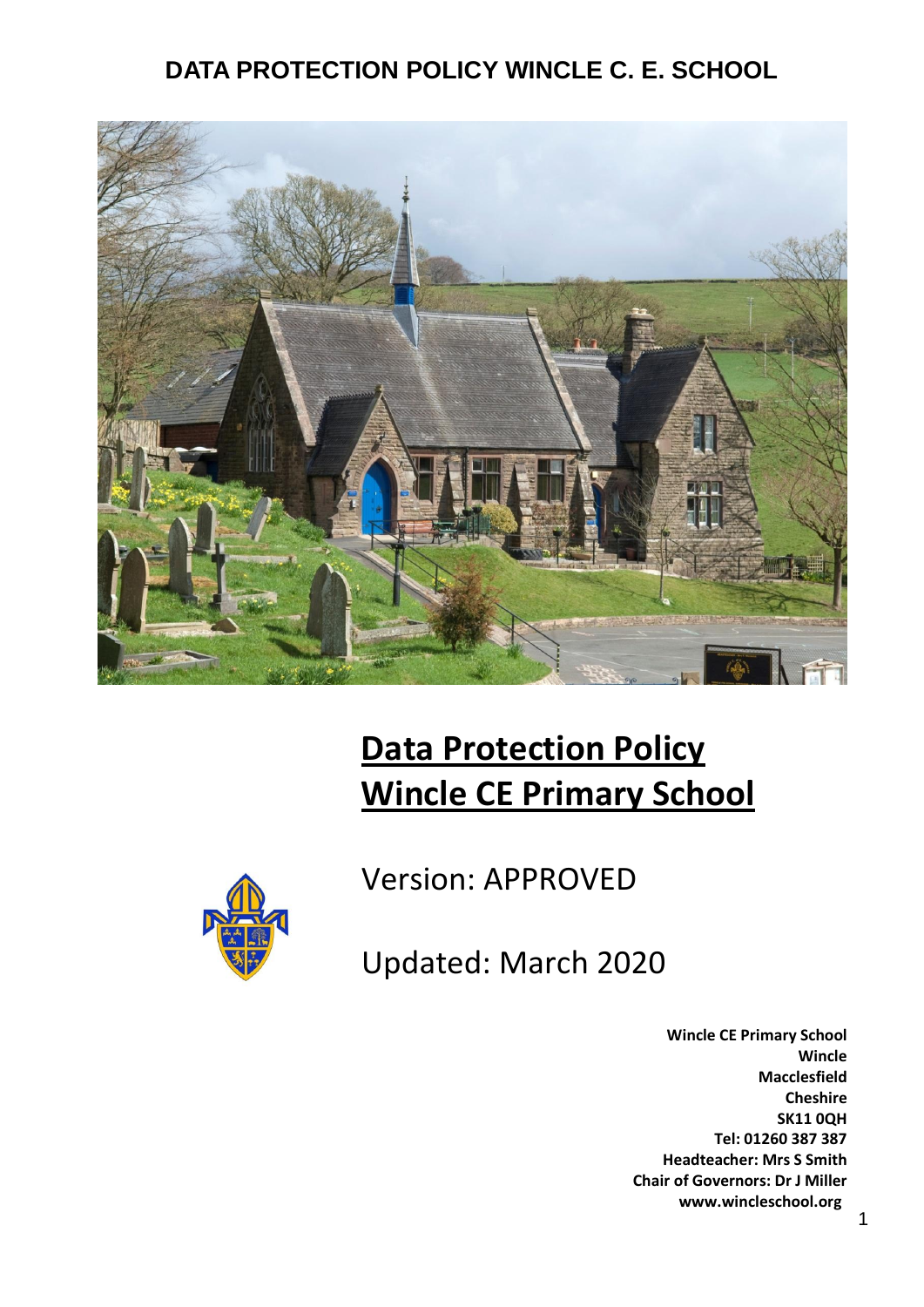# Our school's vision:

Wincle School creates an enriching and outstanding rural education, nurturing the whole individual: body, mind and soul, inspiring rounded, happy, courageous children who exhibit a passion for learning, a confident faith, a loving concern for community and an inclusive respect for all.

We encourage our pupils to 'Shine like Stars' (Philippians 2:15) and to do this run with the following acronym:

|   |               | No act of kindness, no matter how small, is ever wasted." Aesop                                                        |
|---|---------------|------------------------------------------------------------------------------------------------------------------------|
|   |               | We would like our pupils to have the confidence to know that they can make a difference: have hope for the             |
| S | Service       | future.                                                                                                                |
|   |               | We encourage our pupils to challenge injustice and inequality                                                          |
|   |               | our principles are founded on the truth that we are loved by the Father, Saved by the Son and Sanctified by            |
|   |               | the Holy Spirit.                                                                                                       |
|   | Theology      | X We want to ignite passion and curiosity for learning, providing an exciting curriculum to inspire all learners to be |
|   |               | the best they can be.                                                                                                  |
|   |               | We encourage our pupils to show integrity                                                                              |
|   |               | We would like our pupils to have the courage to fight for what is important                                            |
|   | Attitude      | When things are challenging, we would like our pupils to display perseverance and not give up.<br>☆                    |
|   |               | Learn from yesterday, live for today, hope for tomorrow" Albert Einstein                                               |
|   |               | We nurture the whole individual: body, mind and soul                                                                   |
|   |               | We encourage the pupils to respect every living creature and show compassion.                                          |
|   | Relationships | we would like our children to treat other people as they would like to be treated following Jesus' example.            |
|   |               | We are all unique                                                                                                      |
|   |               | We help all Maildren build trusting relationships                                                                      |
|   |               | Clothe yourselves wat compassion, kindness, humility, gentleness and patience.' (Colossians 3:12)                      |
|   | Shine like    | If am the Light of the world; he who follows Me will not walk in the darkness, but will have the Light of life."       |
|   | stars         | (John 8:12)                                                                                                            |
|   |               | We would like our pupils to shine in their behaviour, attitudes, relationships and learning.                           |

*Data Protection Policy*

# **Introduction**

Wincle C.E. Primary School will comply with the demands of the General Data Protection Regulation (GDPR) to be known as the Data Protection Act 2018.

Members of staff will gain familiarisation with the requirements of the GDPR either in a staff briefing or as part of their induction.

This policy follows guidance issued by the Information Commissioner's Office (ICO) and the Department for Education (DfE).

The school is a Data Controller as data is processed that is the personal information of pupils, families, staff, visitors and other school users.

The School is a Data Processor as it processes data on behalf of other public bodies such as the DfE.

# **Definitions**

# *Data processing*

The acquisition, storage, processing and transmission of data

# *Data subject*

Any identifiable person whose data is processed

# *Consent*

Must be freely given, specific and an unambiguous indication of the subject's wishes. It must be recorded and available to an audit. A person must be 13 years old in order to record their consent.

# *Cross-border processing*

The GDPR covers all EU states and will remain part of UK law. Data cannot be stored beyond the EU and UK borders (the exact borders are those of the European Economic Area)

# *Sensitive data*

The GDPR/ICO requires that particular care is taken with the following data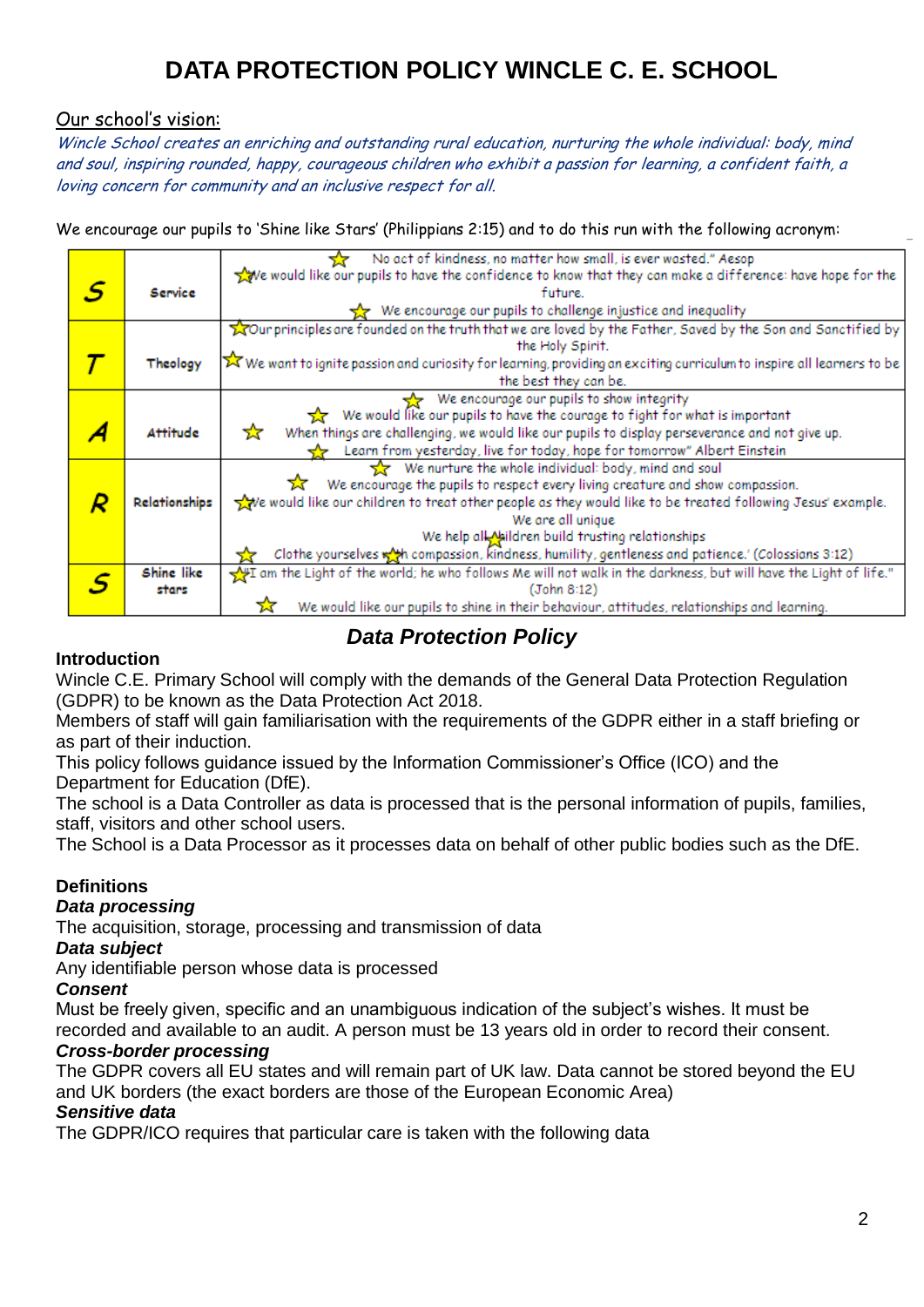- Data regarding children
- Health (physical, mental, genetic)
- Ethnicity
- Religion
- Sexuality
- Performance management and trade union membership

# *Filing system*

Any structured set of personal data, however stored in any format (physical or digital) that can be processed.

#### *Personal data breach*

A breach of data security leading to the accidental or unlawful destruction, loss, theft, alteration, unauthorised disclosure, destruction, sale or access to any processed data. Data subjects affected by a data breach must be informed of the breach within 72 hours. Breaches must be reported to the ICO within 72 hours.

# *Pseudonymisation*

The act of making data anonymous. There must be security between pseudonymised data and any data that could re-identify a person.

#### *Password protection*

The act of 'locking' a device or document. The information remains readable beyond the password.

#### *Encryption*

The act of encoding all the information beyond a password or code.

#### *Legal basis*

The school decides, and registers with the ICO, upon which legal basis it processes data. As a public body with set duties, the school uses the following bases for processing and controlling data

# **Legal basis: Public Task**

- Admissions
- Attendance
- Assessment
- Pupil and staff welfare
- Safe recruitment
- Staff training
- Performance Management

# **Legal basis**: **Consent**

- Various uses of photographs and moving images
- Trade union membership
- Staff ethnicity, religion and health data (Note the Staff Privacy Statement)
- The use of data to promote the social life of the school community

#### **Legal basis: Contract**

• When processing is required to carry out the performance of a contract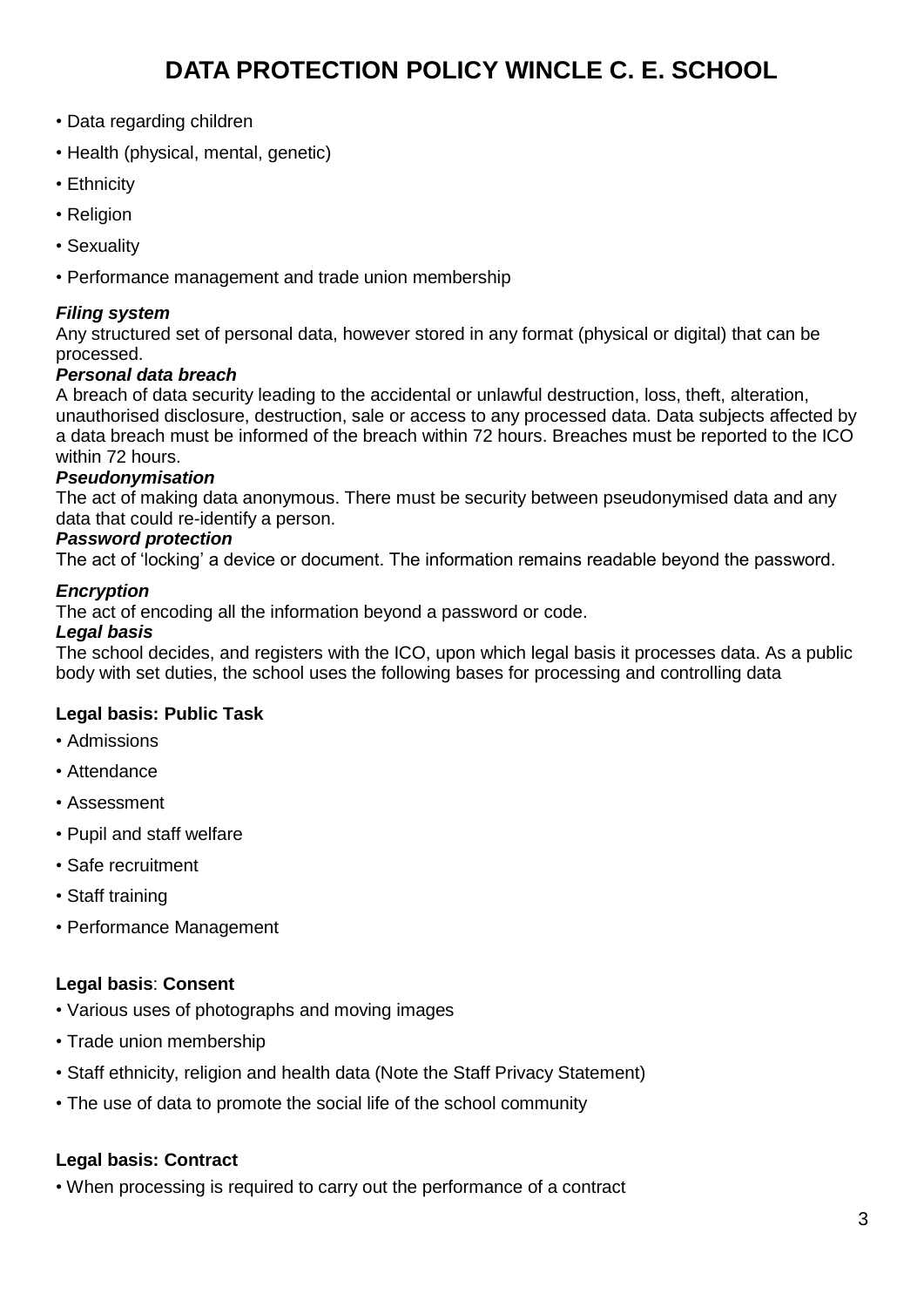# *Personal data*

Anything that might lead to the identification of a person: name, number, characteristics, photograph, correspondence.

# *Data portability, data subject access request*

Data subjects (or a child's parents) may request access to a copy of all their data. The school has established an efficient means of accomplishing this task which may not carry a charge and will be completed within 15 working days. Data subjects may request that data is brought up-to-date or made more accurate.<sup>1</sup>

### **Principles**

- Personal data must be processed lawfully, fairly and transparently
- Personal data can only be collected for specific, explicit and legitimate purposes
- Personal data must be adequate, relevant and limited to what is necessary for processing
- Personal data must be accurate and kept up-to-date
- Personal data may identify the data subject only as long as is necessary for processing
- Personal data must be processed in a manner that ensures its security
- Any breaches in data security must be reported to the ICO within 72 hours

• The school must report any breaches caused by third parties who have access to school users' data within 72 hours.

• The school must inform any data subject (person identified in data) where a data breach may have led to the unauthorised access to their personal information <sup>2</sup>

# **Roles and Responsibilities**

The school's Privacy Statements set out in detail how the school will maintain the security of school users' data. The Acceptable Use Policies set out the duties of the staff and other school users in supporting data security.

Within school the security of data is coordinated by Sarah Lambert The governor with special responsibility for data security is Katy Powell

The school has appointed a **Data Protection Officer** who has responsibility for overseeing the implementation of this policy and all GDPR related documents. The DPO will monitor compliance, report to the school leadership and support the school with updates and interpretations as the GDPR develops.

The DPO will liaise between the school and the ICO and must be informed as soon as is practicable of any personal data security breach.

The DPO will support the school in its communication with schools users (pupils, families, parents, governors, contractors and visitors) about the school's GDPR procedures. This will include the drafting of privacy statements, acceptable use policies and data subjects rights.

Data subject requests should be made in writing to the DPO. The DPO might have to respond to any or all of the following

- Why the data a is processed
- On which basis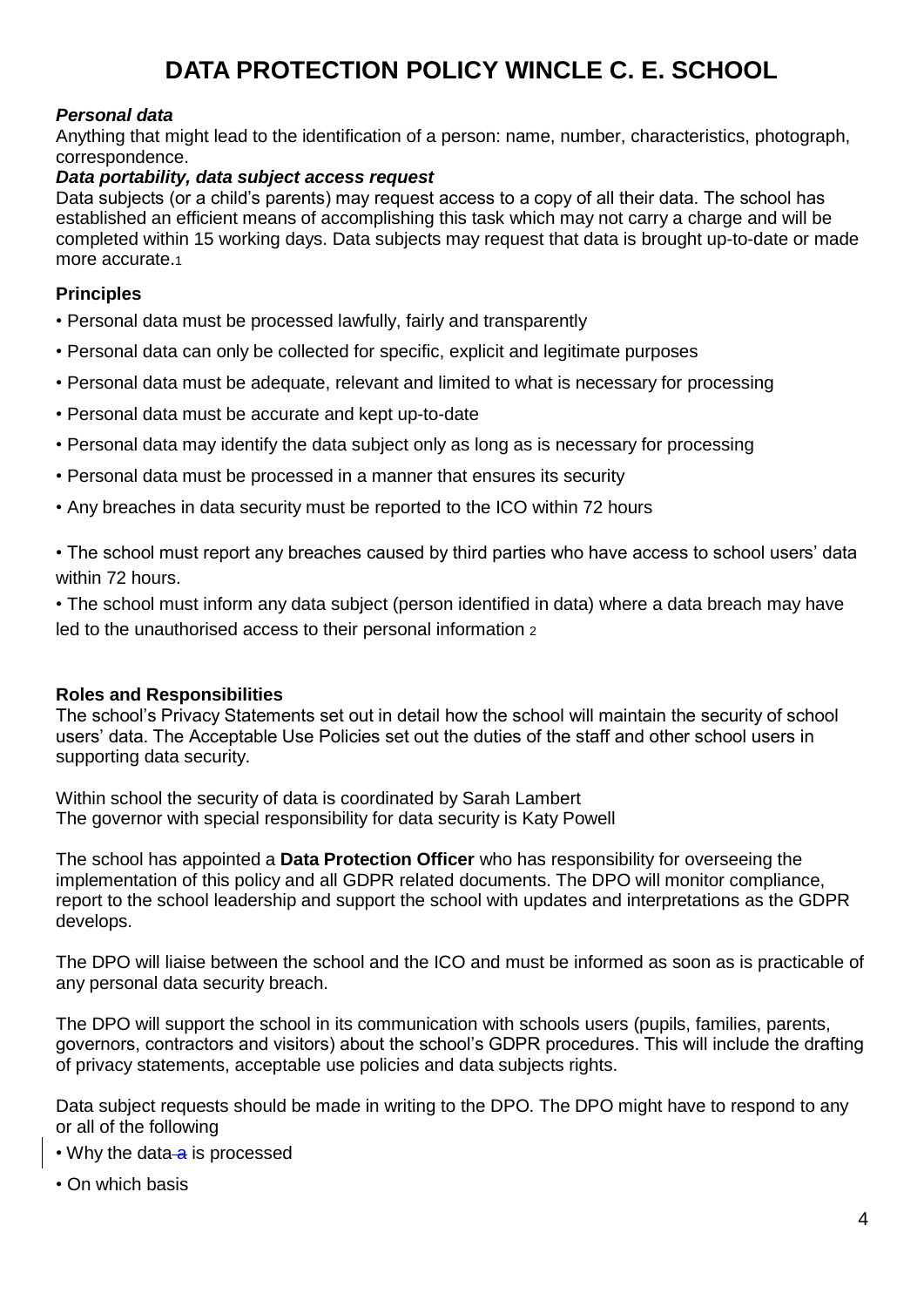- Who has seen it
- How long it will be stored for
- Where the data was sourced
- Whether decisions have been based on the data

Children below the age of 13 do not have the right to make a subject access request, so requests must be made by parents. The school may take into account the views of a pupil.

#### The school's DPO is:

Mr Mark Brennan - Governor

Staff should contact the DPO should they believe that this policy and/or the privacy statements and/or the acceptable use policies are not being followed.

#### **Data Audit**

The school will carry out a data audit at the beginning of each school year. Within the audit the school will record all third parties' compliance with the GDPR if those third parties process data for any school users. Such confirmation will, from now on, be an essential part of any contract with third parties when the processing of school users' data is involved. The school will not share data, or have any data processed, by any third parties who do not confirm their compliance with GDPR requirements. Preferably companies that process school users' data will have certification to ISO27001. The audit will also check the security of physical and digital records and devices.

# **Processing Records**

To meet the ICO's recommendation that 'scrupulous records' are developed the school will record its processing of data and the results of its data audit. It will record the ongoing security measures for physical and digital filing systems. Confirmation of compliance by third parties accessing any school user data will be recorded.

In broad terms the school will record which data has been processed (including deletions when data should no longer be stored) on which legal basis.

Consent replies are recorded within the system.

# **Sharing Data**

Personal data may be shared with third parties to

- Protect the vital interests of a child
- Protect the vital interests of a member of staff
- To prevent or support the detection of fraud or other legal proceedings
- When required to do so by HMRC

# **CCTV**

CCTV is used to support the safety and security of school users. We adhere to the ICO's code of practice for its use.

# **Photographs and moving images**

Consent is requested from parents and staff for the use of images. Letters requesting consent outline the choices that pupils and staff may make for the use of their images.

The school may seek consent to use photographs for the following purposes: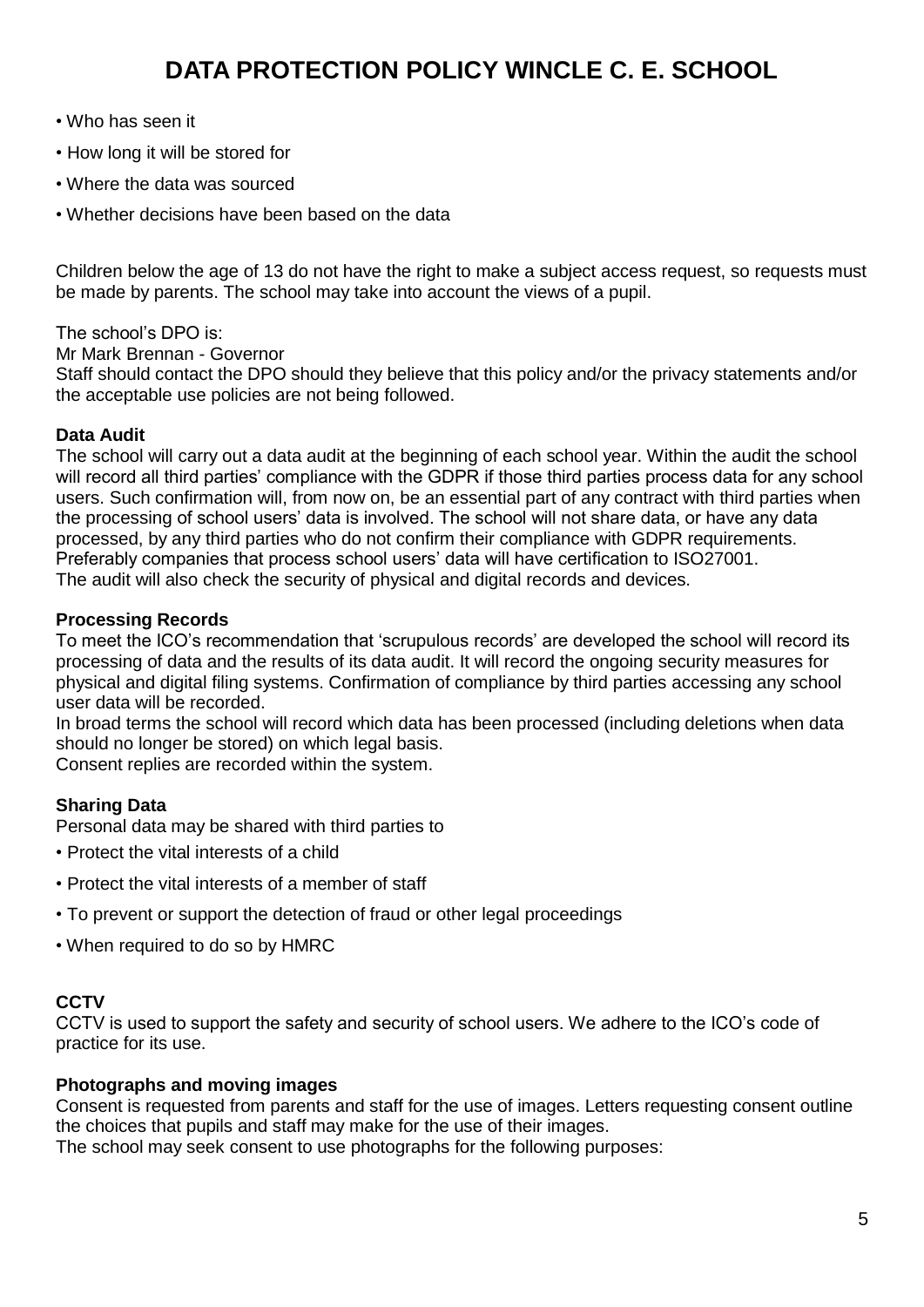- To support school user welfare (identity and security)
- To celebrate achievement within the classroom
- To celebrate achievement within the school
- To celebrate achievement in the printed press
- To celebrate achievement online

# **The school's specific data security measures - data protection by design**

A. All IT systems - mobile devices, laptops, mobile phones and any device capable of processing data, will be password protected.

B. All IT systems will be kept securely, and desktop computers and portable devices will be sited/stored in secure places.

C. Staff are expected to ensure the safety of their allocated school devices: devices may not be left unattended in cars at any time and they must be kept out of sight if taken home.

D. All passwords must be 'strong and not contain any related words to the person or organisation;', the school **will** require regular changing of passwords – at least once a month..

E. No passwords will be written down or shared; advice is available on the safe storage of passwords.

F. The school will devise granulated levels of access as appropriate to staff responsibilities for access to personal data.

G. All deleated data will be deleted in a secure manner: physical data will be shredded and digital data will fully deleted with trash / junk emptied regularly. Only data that is necessary for the effective performance of the school will be processed.

H. Data protection will be integrated into all appropriate policies and procedures (e.g. staff induction). I. Staff will be updated with any significant interpretations or developments of the GDPR.

J. The school will have data impact assessments in place to protect vulnerable data subjects and sensitive data.

K. Data contained within an email, or attached to an email, will be transferred to a secure folder and the email deleted.

L. Physical data will be kept securely, having regard to the sensitivity of the data and the vulnerability of the data subject e.g. medical data will be accessible to those who need to support a school user's needs, but not to others.

M. All school users will handle personal data with care: it will not be left unattended (unattended computers must be locked), school users will not allow others to oversee personal data (screens must be positioned with care); papers must not be left where others can see them.

N. All computers that might be used to process data will be set to lock (a screensaver will activate) after 10 minutes of inactivity.

O. The Headteacher and/or the DPO will approve who and how personal data is stored on mobile devices. All school ipads can be wiped remotely.

P. Personally owned devices will not be used for the storage of school personal data.

# **Data breaches**

All staff must report to a member of the SLT or the DPO any suspected data breaches (the loss, theft, unauthorised access to data etc.) immediately. It will be for the SLT/DPO to decide whether to the suspected data breach warrants reporting to the ICO. NB a data breach would include the accidental sharing of personal data via a wrongly addressed email.

# **Training**